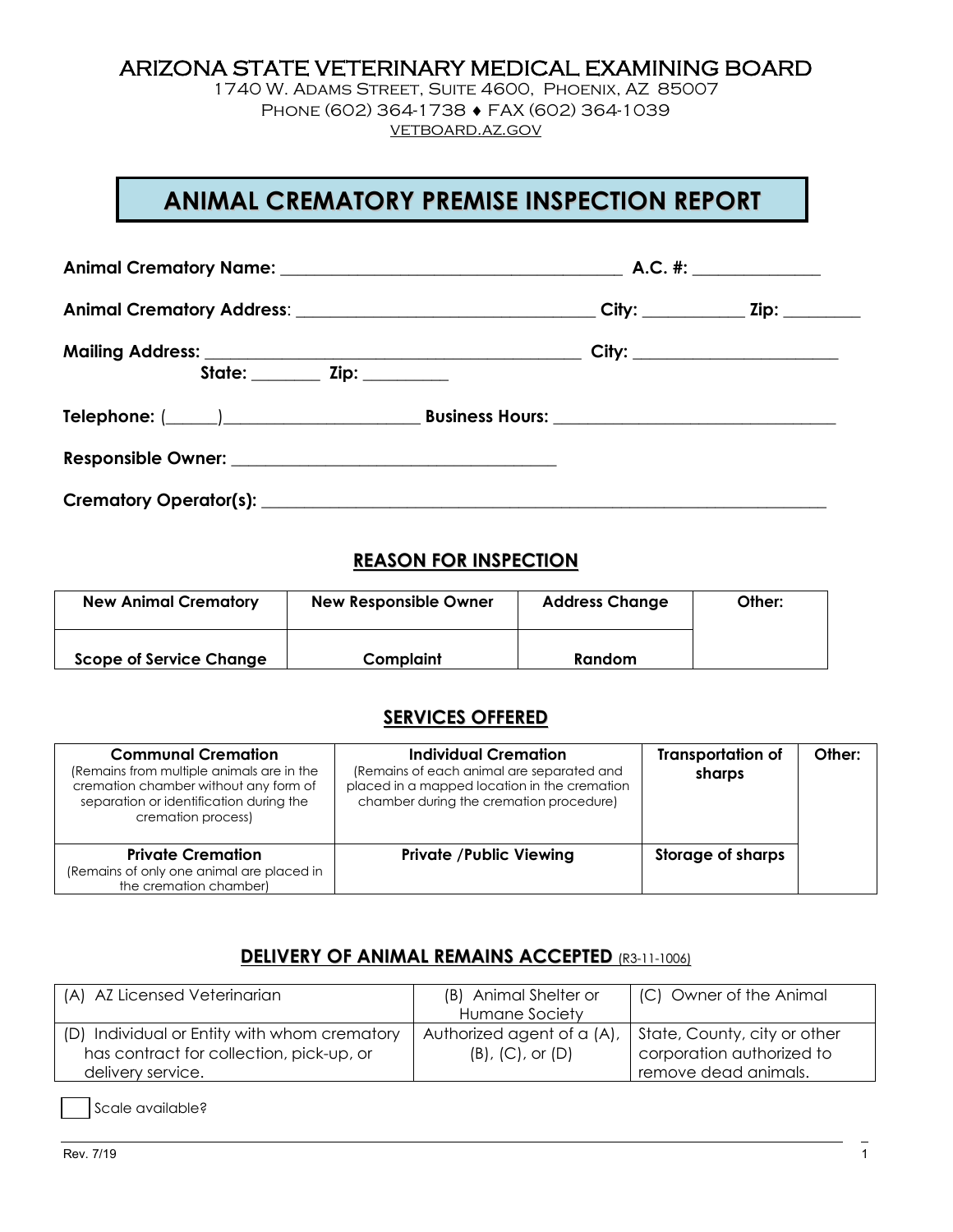# **CARE & SECURITY OF ANIMAL CREMATORY**

| 1. Are the doors & window of the crematory (retort) and area<br>where remains are stored secure to prevent access from<br>unauthorized individuals? | R3-11-1005(8)(b) | Yes | NΩ |
|-----------------------------------------------------------------------------------------------------------------------------------------------------|------------------|-----|----|
| 2. Is the retort shielded from public view?                                                                                                         | R3-11-1005(4)    | Yes | NС |

# **STORAGE OF REMAINS**

| 3. There is a storage facility that chills remains to at least 40°F?                                                    | $R3-11-1005(8)(a)$ | Yes | Nο        |
|-------------------------------------------------------------------------------------------------------------------------|--------------------|-----|-----------|
| 4. The storage method and area preserves the dignity of the<br>animal remains?                                          | $R3-11-1005(8)(c)$ | Yes | Nο        |
| 5. How long are remains stored that cannot be cremated                                                                  | R3-11-1006(2)      |     |           |
| immediately? (limit 30 days)                                                                                            |                    |     | days      |
| 6. Remains for individual and private cremations are stored<br>and/or labeled in a manner so that they are not combined | R3-11-1006(3)      | Yes | <b>No</b> |
| with communal remains.                                                                                                  |                    |     |           |
|                                                                                                                         |                    |     |           |

# **RETORT**

| <b>DESCRIPTION OF UNIT(S)</b> |             |           |                    |                |
|-------------------------------|-------------|-----------|--------------------|----------------|
|                               | <b>MAKE</b> | $MODEL$ # | YEAR OF            | YEAR INSTALLED |
|                               |             |           | <b>MANUFACTURE</b> |                |
| UNIT                          |             |           |                    |                |
| UNIT <sub>2</sub>             |             |           |                    |                |
| UNIT <sub>3</sub>             |             |           |                    |                |

| 8. Is the retort completely installed?                          | R3-11-1005(5)     | Yes | No. |
|-----------------------------------------------------------------|-------------------|-----|-----|
| 9. (a) If inside a building, is it vented to the outside of the | $R3-11-$          | Yes | Nο  |
| building?                                                       | $1005(6)(a)$ &(b) |     |     |
| (b) Adequate exhaust to prevent heat build-up?                  |                   | Yes | Νo  |
| 10. Does the cremation chamber receive fresh air to aid         | R3-11-1005(7)     | Yes | Nο  |
| combustion?                                                     |                   |     |     |

| 11. CONDITION OF UNIT(S)  | (must be off at time inspected) |                   |                   |
|---------------------------|---------------------------------|-------------------|-------------------|
| R3-11-1005 and 1006       | UNIT 1                          | UNIT <sub>2</sub> | UNIT <sub>3</sub> |
| <b>Interior Floor</b>     |                                 |                   |                   |
| <b>Interior Walls</b>     |                                 |                   |                   |
| Inside of Doors           |                                 |                   |                   |
| Door Operation            |                                 |                   |                   |
| Door Seal                 |                                 |                   |                   |
| <b>Temperature Gauge</b>  |                                 |                   |                   |
| Time Indicator            |                                 |                   |                   |
| <b>Exterior Unit Body</b> |                                 |                   |                   |
| Machinery (rear)          |                                 |                   |                   |
| <b>Stack Condition</b>    |                                 |                   |                   |
| Hot Air Venting           |                                 |                   |                   |
| Fuel Source Equipment     |                                 |                   |                   |

| 12. Are animal remains submitted for individual or private cremation | Yes | No. |  |
|----------------------------------------------------------------------|-----|-----|--|
| cremated appropriately (i.e. mapped or done alone?)                  |     |     |  |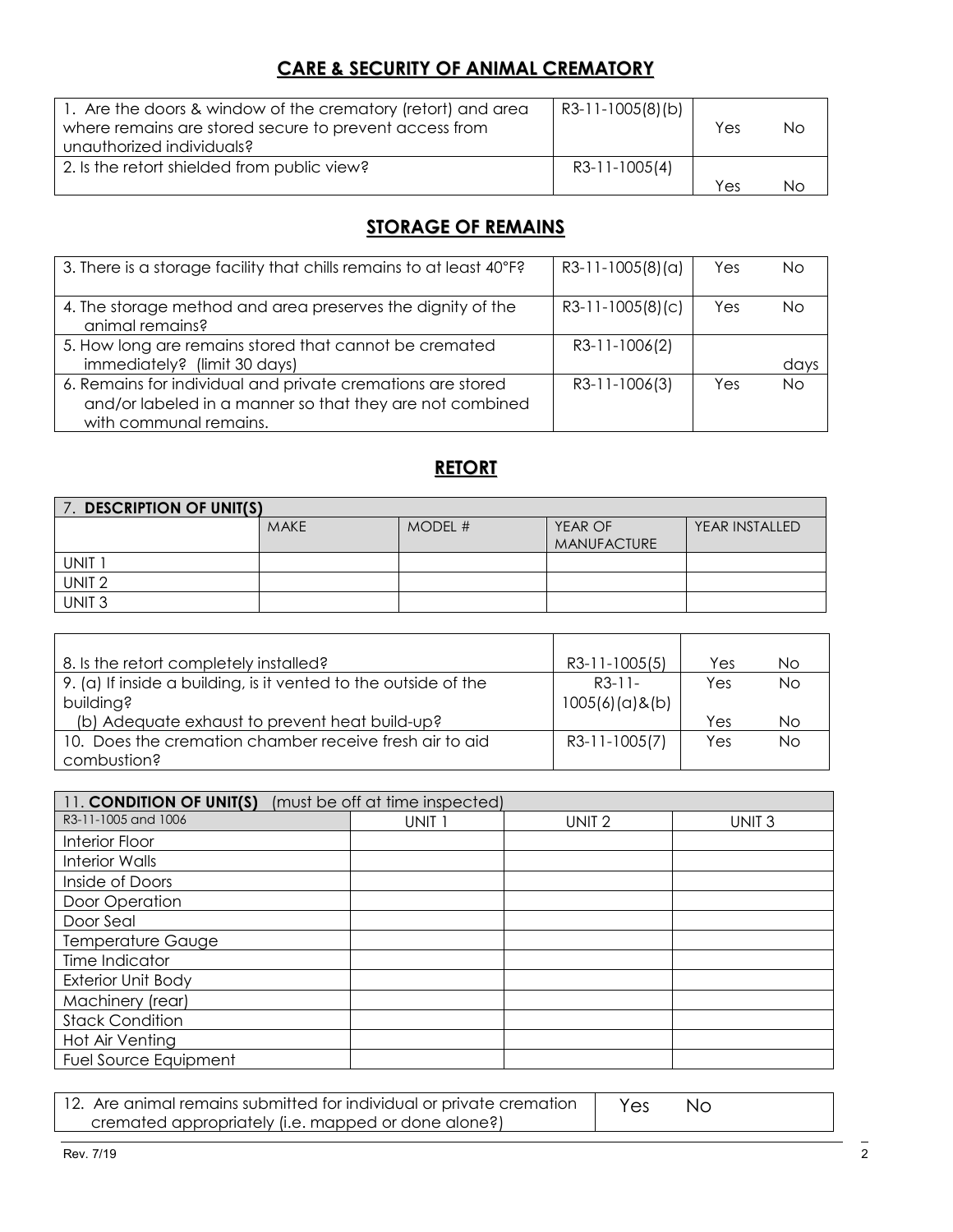## **RETORT MAINTENANCE**

| 13. Name of company/person performing maintenance                                         | $R3-11-1006(6)(a)$ |  |
|-------------------------------------------------------------------------------------------|--------------------|--|
| 14. Date of last maintenance service                                                      | $R3-11-1006(6)(a)$ |  |
| 15. Is it clean around the units?<br>a. Floors<br>b. Ceiling<br>c. Walls<br>d. Work areas | $R3-11-1006(6)(a)$ |  |

#### **PROCESSING EQUIPMENT** (R3-11-1006(6)(a) and R3-11-1005(9))

| Description: Make                                           | Model | Year of Manufacture |                    |      |     |
|-------------------------------------------------------------|-------|---------------------|--------------------|------|-----|
| 16. Condition of processor:                                 |       | Good                | Average            | Poor | N/A |
| 17. Type of container used for processing cremated remains: |       |                     |                    |      |     |
| 18. Location of processing area:                            |       |                     |                    |      |     |
| Is there a ventilating system for operator (dust control)?  |       | Yes                 | No.                |      |     |
| 19. Tools available? In good condition?                     |       | Yes                 | No.                |      |     |
|                                                             |       | Yes                 | No.                |      |     |
| 20. What types of tools are available?                      |       |                     |                    |      |     |
| 21. Cleanliness in processing area?                         |       |                     | $R3-11-1006(6)(a)$ | Yes  | No. |
| a. Floor                                                    |       |                     |                    |      |     |
| b. Ceiling                                                  |       |                     |                    |      |     |
| c. Walls                                                    |       |                     |                    |      |     |
| d. Work areas                                               |       |                     |                    |      |     |
| e. Equipment                                                |       |                     |                    |      |     |

# **SAFETY EQUIPMENT** (R3-11-1006)

| 22. Are there masks for each operator?               | Yes | Nο        |
|------------------------------------------------------|-----|-----------|
| Type of masks?                                       |     |           |
| 23. Heat Gear available?                             |     |           |
| a. Gloves                                            | Yes | Nο        |
| b. Apron                                             | Yes | Nο        |
| c. Arm protection                                    | Yes | Nο        |
| d. Complete heat suiting                             | Yes | Nο        |
| e. Face protection                                   | Yes | <b>No</b> |
| 24. Sink available for hand washing?                 | Yes | <b>No</b> |
| 25. Fire extinguisher for use on all types of fires? | Yes | No.       |
| 26. First Aid kit available?                         | Yes | <b>No</b> |
| 27. Stack particulate light in working order?        | Yes | Νo        |

# **OPERATION MANUALS & OPERATOR TRAINING**

| 28. Operation manuals for operators and SOPs manual for<br>specific retort available & easily accessible? Emergency shut-<br>down procedures easily accessible? | $R3-11-$<br>1006(8) | Yes<br>Yes | Nο<br>No. |
|-----------------------------------------------------------------------------------------------------------------------------------------------------------------|---------------------|------------|-----------|
|                                                                                                                                                                 |                     |            |           |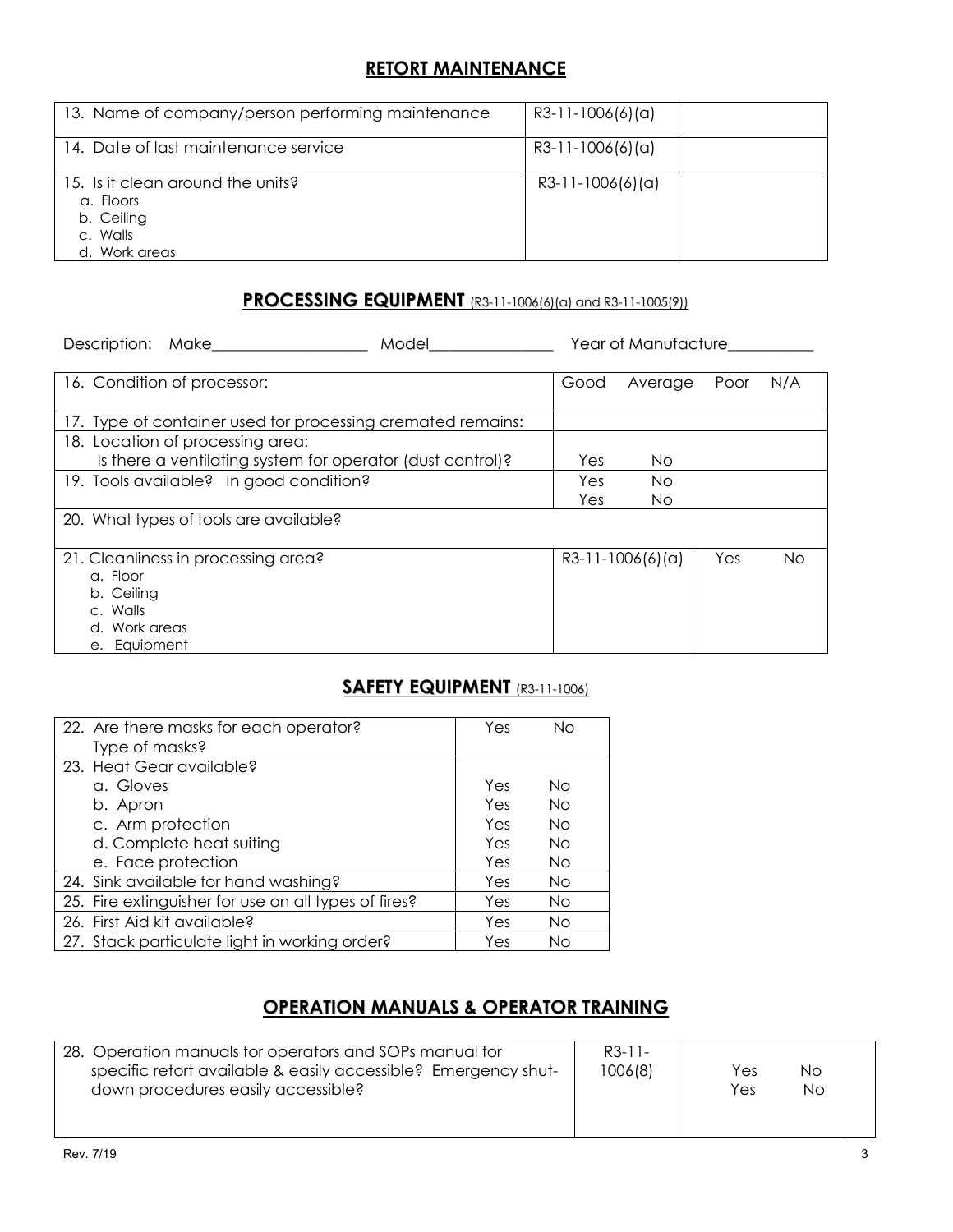| 29. Verification operator received training in safe and proper operation of the crematory: |                           |  |
|--------------------------------------------------------------------------------------------|---------------------------|--|
|                                                                                            | Training complete?/ Year? |  |
| a. Name of Operator #1:                                                                    |                           |  |
| b. Name of Operator #2:                                                                    |                           |  |
| c. Name of Operator #3:                                                                    |                           |  |
| d. Name of Operator #4:                                                                    |                           |  |
| e. Name of Operator #5:                                                                    |                           |  |

# **RECORDKEEPING REQUIREMENTS**

| 30. Written procedures are available that address the following: |     |           |
|------------------------------------------------------------------|-----|-----------|
| R3-11-1007(A)                                                    |     |           |
| 1) How identification of remains occurs from receipt to release  | Yes | No.       |
| 2) How cremation authorization is obtained (obtain copy of form) | Yes | <b>No</b> |
| 3) Chamber loading and unloading procedures                      | Yes | <b>No</b> |
| 4) Cremated remains processing procedures                        | Yes | <b>No</b> |
| 5) How are remains disposed of? (communal)                       | Yes | <b>No</b> |
| 6) How records are completed and maintained for 3 years          | Yes | <b>No</b> |
| *) How ID number is used (if applicable)                         | Yes | Nο        |

31. What is the method for recording all cremations?

32. What is the method in place to maintain proper identification throughout the entire cremation process? R3-11-1007(A)(1)

33. Are there contracts with transporting services to collect/pick up/deliver remains? Does the contract require the service to inform the authorizing agent, in writing, of the name of the animal crematory that will do the cremation? **YES NO** Are contracts kept for 2 years after expiration? **YES NO** R3-11-1008(B)

List of contracted transporters:

#### 34. **CREMATION RECORDS:**

| Are copies of records provided to client or authorizing | R3-11-1008(E) | Yes. | Νo |
|---------------------------------------------------------|---------------|------|----|
| agent upon request?                                     |               |      |    |

| Do they contain all of the following?                 |                       |     |     |
|-------------------------------------------------------|-----------------------|-----|-----|
|                                                       |                       |     |     |
| a. Owner's last name                                  | R3-11-1008(A)(1)(a)   | Yes | No. |
| b. Animal's name                                      | $R3-11-1008(A)(1)(b)$ | Yes | No. |
| c. Description and weight of animal                   |                       | Yes | No. |
|                                                       | R3-11-1008(A)(1)(c)   |     |     |
| d. From whom/where was the animal received?           | R3-11-1008(A)(1)(d)   |     |     |
|                                                       | Yes                   |     | No. |
| e. Authorization signed                               | R3-11-1008(A)(1)(e)   |     |     |
|                                                       |                       | Yes | No. |
| f. Date of cremation and which retort it occurred     | R3-11-1008(A)(1)(f)   |     |     |
|                                                       |                       | Yes | No. |
| g. Date and manner of disposition of cremated remains |                       |     |     |
|                                                       | R3-11-1008(A)(1)(g)   | Yes | No  |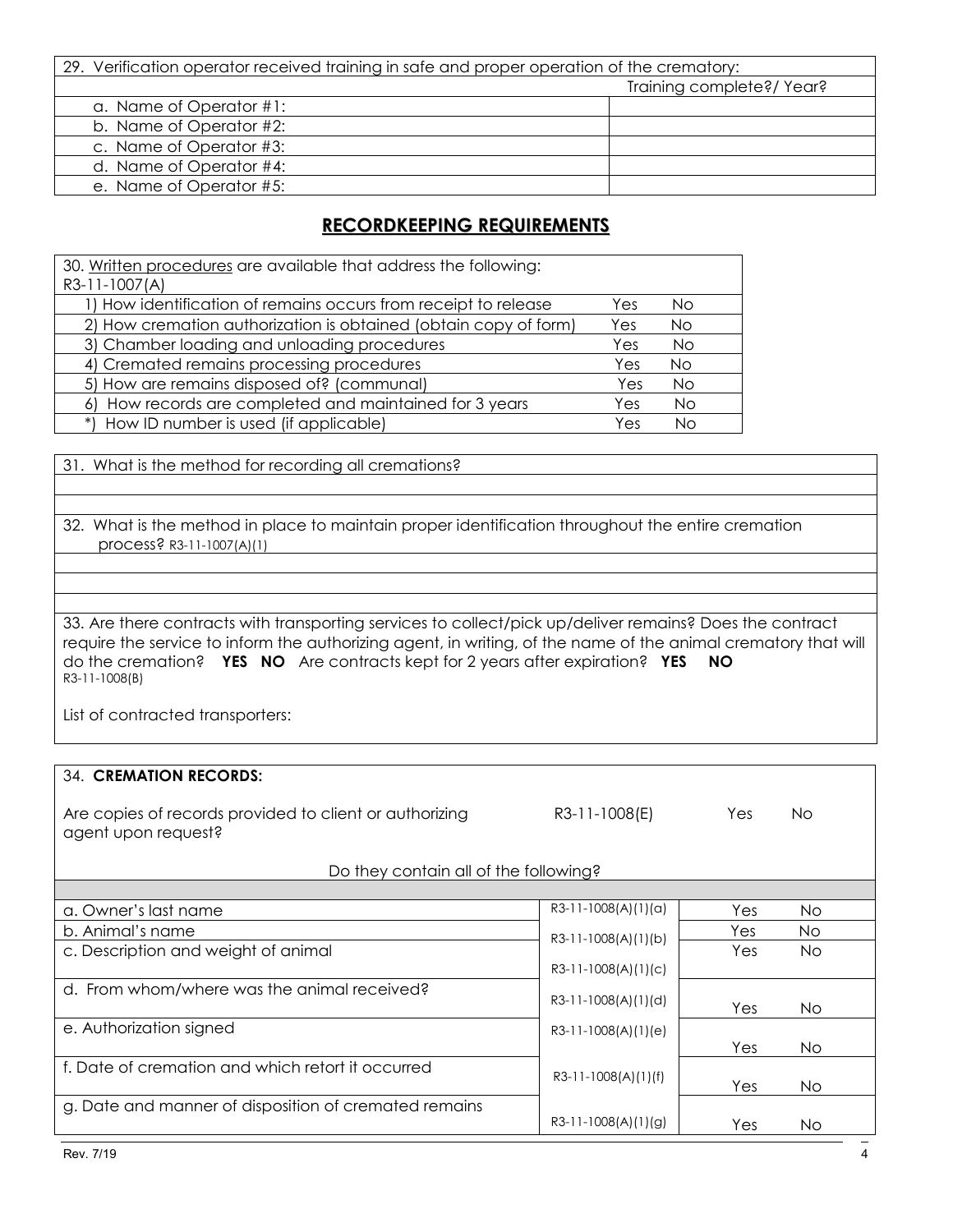| <b>COMMUNAL CREMATIONS</b>                            | R3-11-1008(A)(2)      |     |           |
|-------------------------------------------------------|-----------------------|-----|-----------|
| a. From whom the animals were received                |                       |     |           |
|                                                       | $R3-11-1008(A)(2)(a)$ | Yes | No        |
| b. Number of animals and estimated total weight       | R3-11-1008(A)(2)(b)   | Yes | <b>No</b> |
| c. Names of animal owners (if known)                  | $R3-11-1008(A)(2)(c)$ | Yes | No.       |
| d. Names of animals (if known)                        | R3-11-1008(A)(2)(d)   | Yes | No        |
| e. Authorization signed                               | $R3-11-1008(A)(2)(e)$ | Yes | No        |
| f. Date of cremation and in which retort it occurred  | R3-11-1008(A)(2)(f)   | Yes | No.       |
| g. Date and manner of disposition of cremated remains | $R3-11-1008(A)(2)(g)$ | Yes | No        |

# **LABELS ON CREMAINS**

| 35. If remains are submitted for individual or private cremation:    |                       |     |    |  |
|----------------------------------------------------------------------|-----------------------|-----|----|--|
| Do the labels on the remains container contain all of the following? |                       |     |    |  |
| a. Name of the crematory                                             | R3-11-1006(3)(d)(i)   | Yes | Νo |  |
| b. Name of the animal                                                | R3-11-1006(3)(d)(ii)  | Yes | Νo |  |
| c. Date of cremation                                                 | R3-11-1006(3)(d)(iii) | Yes | Nο |  |

# **EQUIPMENT**

| 36. A responsible owner shall ensure that equipment and<br>supplies are available at the animal crematory of an<br>adequate number and type to conduct cremations in $a \mid R3-11-1005(9)$<br>manner that protects the health and safety of crematory | Responsible Owner<br><i>Initials</i> |
|--------------------------------------------------------------------------------------------------------------------------------------------------------------------------------------------------------------------------------------------------------|--------------------------------------|
| employees and the public.                                                                                                                                                                                                                              |                                      |